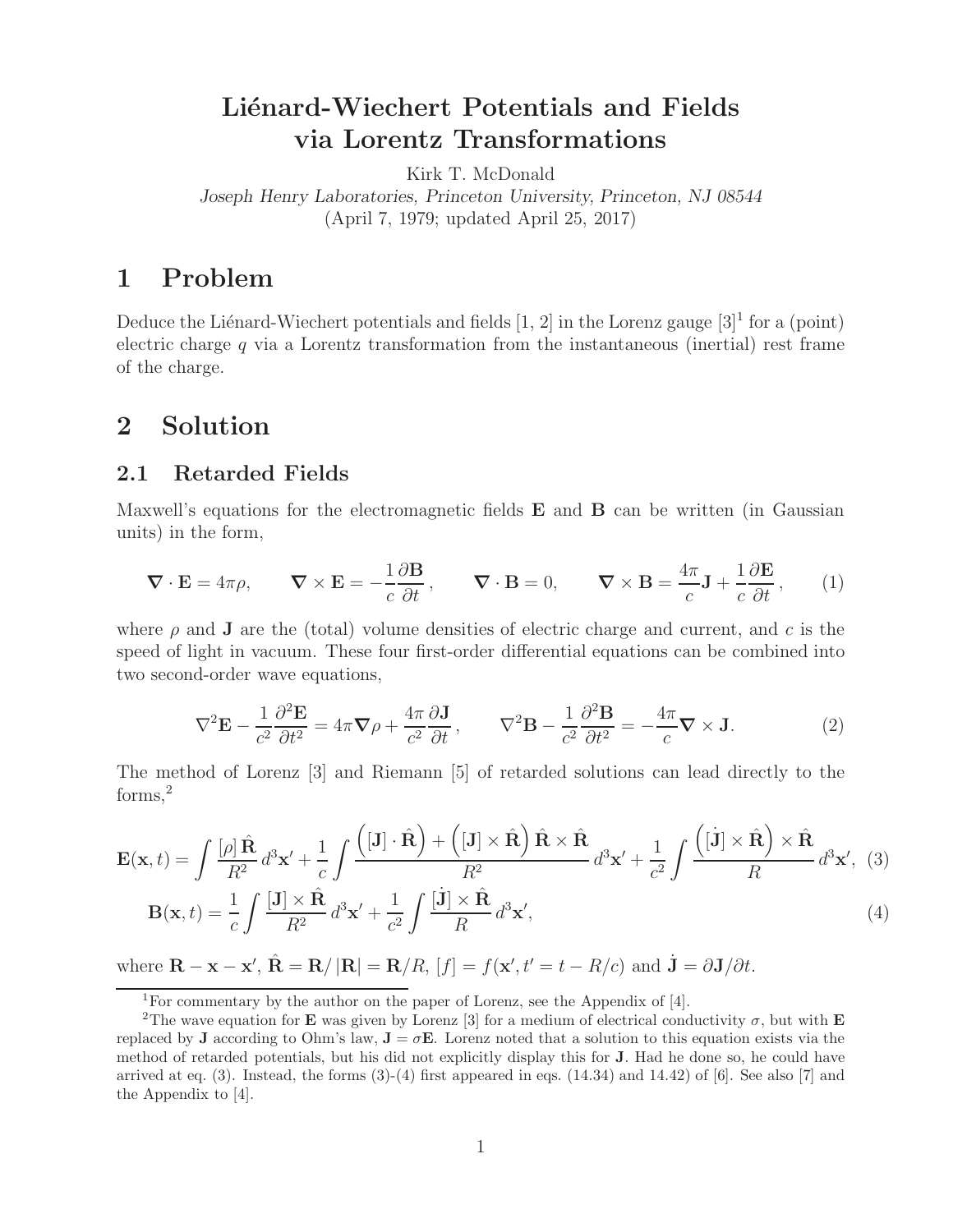### **2.2 Retarded Potentials**

Lorenz [3] also noted that the equation  $\nabla \cdot \mathbf{B} = 0$  implies that the magnetic field can be related to a vector potential **A** according to,

$$
\mathbf{B} = \nabla \times \mathbf{A}.\tag{5}
$$

Using eq. (5) in Faraday's law,  $\nabla \times \mathbf{E} = -(1/c)\partial \mathbf{B}/\partial t$ , we can write

$$
\nabla \times \left( \mathbf{E} + \frac{1}{c} \frac{\partial \mathbf{A}}{\partial t} \right) = 0, \tag{6}
$$

which implies that  $\mathbf{E} + (1/c)\partial \mathbf{A}/\partial t$  can be related to a scalar potential V as  $-\nabla V$ , *i.e.*,

$$
\mathbf{E} = -\nabla V - \frac{1}{c} \frac{\partial \mathbf{A}}{\partial t}.
$$
 (7)

Maxwell's equations then lead to wave equations for the potentials V and **A**,

$$
\nabla^2 V + \frac{1}{c} \frac{\partial}{\partial t} \mathbf{\nabla} \cdot \mathbf{A} = -4\pi \rho, \qquad \nabla^2 \mathbf{A} - \frac{1}{c^2} \frac{\partial^2 \mathbf{A}}{\partial t^2} = -\frac{4\pi}{c} \mathbf{J} + \mathbf{\nabla} \left( \mathbf{\nabla} \cdot \mathbf{A} + \frac{1}{c} \frac{\partial V}{\partial t} \right). \tag{8}
$$

Lorenz argued that if we enforce the auxiliary condition,

$$
\nabla \cdot \mathbf{A} = -\frac{1}{c} \frac{\partial V}{\partial t} \qquad \text{(Lorenz)},\tag{9}
$$

the wave equations (8) take the simpler forms,

$$
\nabla^2 V - \frac{1}{c^2} \frac{\partial^2 V}{\partial t^2} = -4\pi \rho, \qquad \nabla^2 \mathbf{A} - \frac{1}{c^2} \frac{\partial^2 \mathbf{A}}{\partial t^2} = -\frac{4\pi}{c} \mathbf{J} \qquad \text{(Lorenz)}, \tag{10}
$$

which have the formal, retarded solutions,

$$
V(\mathbf{x},t) = \int \frac{[\rho]}{R} d^3 \mathbf{x}', \qquad \mathbf{A}(\mathbf{x},t) = \frac{1}{c} \int \frac{[\mathbf{J}]}{R} d^3 \mathbf{x}' \qquad \text{(Lorenz)}.
$$
 (11)

In the present context it is useful to note that the retarded potentials (11) depend on the (retarded) charge and current densities, but not on their time derivatives. In particular, this means that the retarded potentials do not depend on the acceleration of the charges (which would correspond to a dependence on **J**). Hence, the form of the retarded potentials of a single accelerating charge have the same form as those for a charge with uniform velocity.

#### 2.3 Liénard-Wiechert Potentials via Lorentz Transformations

*The argument of this section was first given by Minkowski [8].*<sup>3</sup>

Textbook derivations of the Liénard-Wiechert potentials tend to follow the original arguments  $[1, 2]$  that evaluate the retarded potentials  $(11)$  for a "point" electric charge.<sup>4</sup>

<sup>&</sup>lt;sup>3</sup>A version by the author on pp. 222-223 of [9], written in 1979, was perhaps too brief.

<sup>&</sup>lt;sup>4</sup>See, for example, sec. 19-1 of  $[6]$  and sec. 14.1 of  $[10]$ .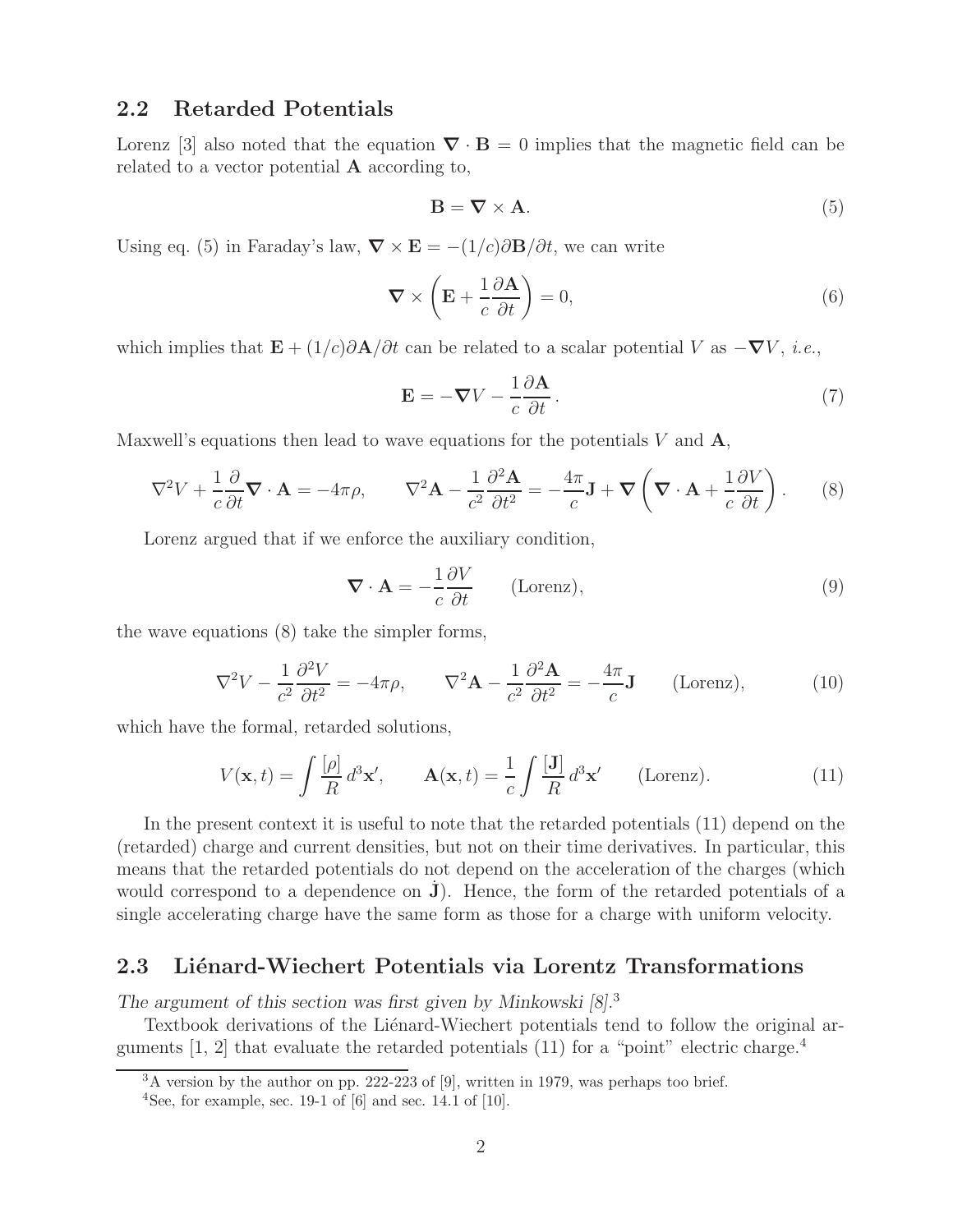A lesson of the retarded potentials  $(11)$  is that their value at  $(\mathbf{x}, t)$  in the lab frame depends on the position  $[\mathbf{x}']$  of the charge at the retarded time  $[t'] = t - [R]/c$  where  $[\mathbf{R}] = \mathbf{x} - [\mathbf{x}']$ is the retarded distance between the charge and the observer. We expect the retarded potentials  $V(\mathbf{x}, t)$  and  $\mathbf{A}(\mathbf{x}, t)$  for a single electric charge to depend on the retarded distance  $[R]$  between the observer and the charge and on the normalized velocity,  $[\mathbf{v}]/c \equiv [\boldsymbol{\beta}]$ , of the charge at the retarded time.

In the case of a uniformly moving charge, for which  $|\beta| = \beta = \mathbf{v}/c = \text{constant}$ , we wish to relate the retarded potentials in lab frame to those in a frame (called the  $*$  frame) in which the charge is at rest.

In the  $\star$  frame, the potentials according to an observer at  $(\mathbf{x}^*, t^*)$  of a charge q that is uniformly moving in the lab frame are simply,

$$
V^{\star}(\mathbf{x}^{\star},t^{\star}) = \frac{q}{[R^{\star}]}, \qquad \mathbf{A}^{\star}(\mathbf{x}^{\star},t^{\star}) = 0,
$$
\n(12)

where  $[\mathbf{R}^{\star}] = \mathbf{x}^{\star} - [\mathbf{x}^{\prime\star}],$  the charge is at rest at position  $[\mathbf{x}^{\prime\star}]$  in the  $\star$  frame, and the retarded time is  $[t'^{*}] = t^{*} - [R^{*}]/c$ .

*It seems reasonable that the potentials (12) also hold in the instantaneous, inertial rest frame of an arbitrarily accelerated charge. This view seems to have been held by Minkowski [8], and was endorsed by Landau in sec. 63 of [11]. However, in the case of a charge that is uniformly accelerated, the potentials do not obey eq. (12), as reviewed in sec. 2.3.1 below.*

The potentials  $(12)$  in the  $*$  frame are related to those in the lab frame by a Lorentz transformation involving  $[\beta]$  and  $[\gamma] = 1/\sqrt{1 - [\beta]^2}$ ,

$$
V = [\gamma](V^* + [\beta] \cdot \mathbf{A}^*) = q \left[ \frac{\gamma}{R^*} \right], \quad \mathbf{A}_{\parallel} = [\gamma](\mathbf{A}_{\parallel}^* + [\beta]V^*) = q \left[ \frac{\gamma \beta}{R^*} \right], \quad \mathbf{A}_{\perp} = \mathbf{A}_{\perp}^* = 0, \tag{13}
$$

 $\text{where } \mathbf{A}_{\parallel} = \left( \mathbf{A} \cdot [\hat{\boldsymbol{\beta}}] \right) [\hat{\boldsymbol{\beta}}] \text{ and } \mathbf{A}_{\perp} = \mathbf{A} - \mathbf{A}_{\parallel} = \mathbf{A} - \left( \mathbf{A} \cdot [\hat{\boldsymbol{\beta}}] \right) [\hat{\boldsymbol{\beta}}].$ 

To complete the analysis, we need the value of  $R^*$  in the lab frame. For this, we combine the retarded distance  $[\mathbf{R}] = \mathbf{x} - [\mathbf{x}']$  with the time difference  $t - [t'] = [R]/c$  into a 4-vector,

$$
\Delta x_{\mu} = (ct - c[t'], \mathbf{x} - [\mathbf{x}']) - ([R], [\mathbf{R}]), \tag{14}
$$

whose invariant length is zero. That is,  $\Delta x_{\mu}$  is a lightlike 4-vector, whose components in the <sup>\*</sup> frame are ([R<sup>\*</sup>], [**R**<sup>\*</sup>]). Then, the Lorentz transformation of the time component of  $\Delta x_{\mu}$ tells us that

$$
[R^*] = \Delta x_0^* = [\gamma](\Delta x_0 - [\beta] \cdot \Delta \mathbf{x}) = [\gamma (R - \beta \cdot \mathbf{R})] = [\gamma (1 - \beta \cdot \hat{\mathbf{R}}) R]. \tag{15}
$$

Using this in eq. (13), we obtain the retarded potentials in the lab frame as,

$$
V(\mathbf{x},t) = \frac{q}{[R-\beta \cdot \mathbf{R}]} = \frac{q}{[(1-\beta \cdot \hat{\mathbf{R}})R]}, \qquad \mathbf{A}(\mathbf{x},t) = \frac{q[\beta]}{[R-\beta \cdot \mathbf{R}]} = \frac{q[\beta]}{[(1-\beta \cdot \hat{\mathbf{R}})R]}.
$$
(16)

While the result (16) has been obtained for the special case of a uniformly moving "point" charge, it also applies to a "point" charge with arbitrary motion, according to the argument at the end of sec. 2.2. Thus, we have arrived at the Liénard-Wiechert potentials via Lorentz transformations.<sup>5</sup>

 $5$ This derivation has also been given in  $[11, 12, 13, 14]$ . Another work,  $[15]$ , should also have arrived at eq. (16) via a Lorentz transformation, but due to algebraic errors, concluded that the famous Lorentz contraction of lengths should instead be an expansion.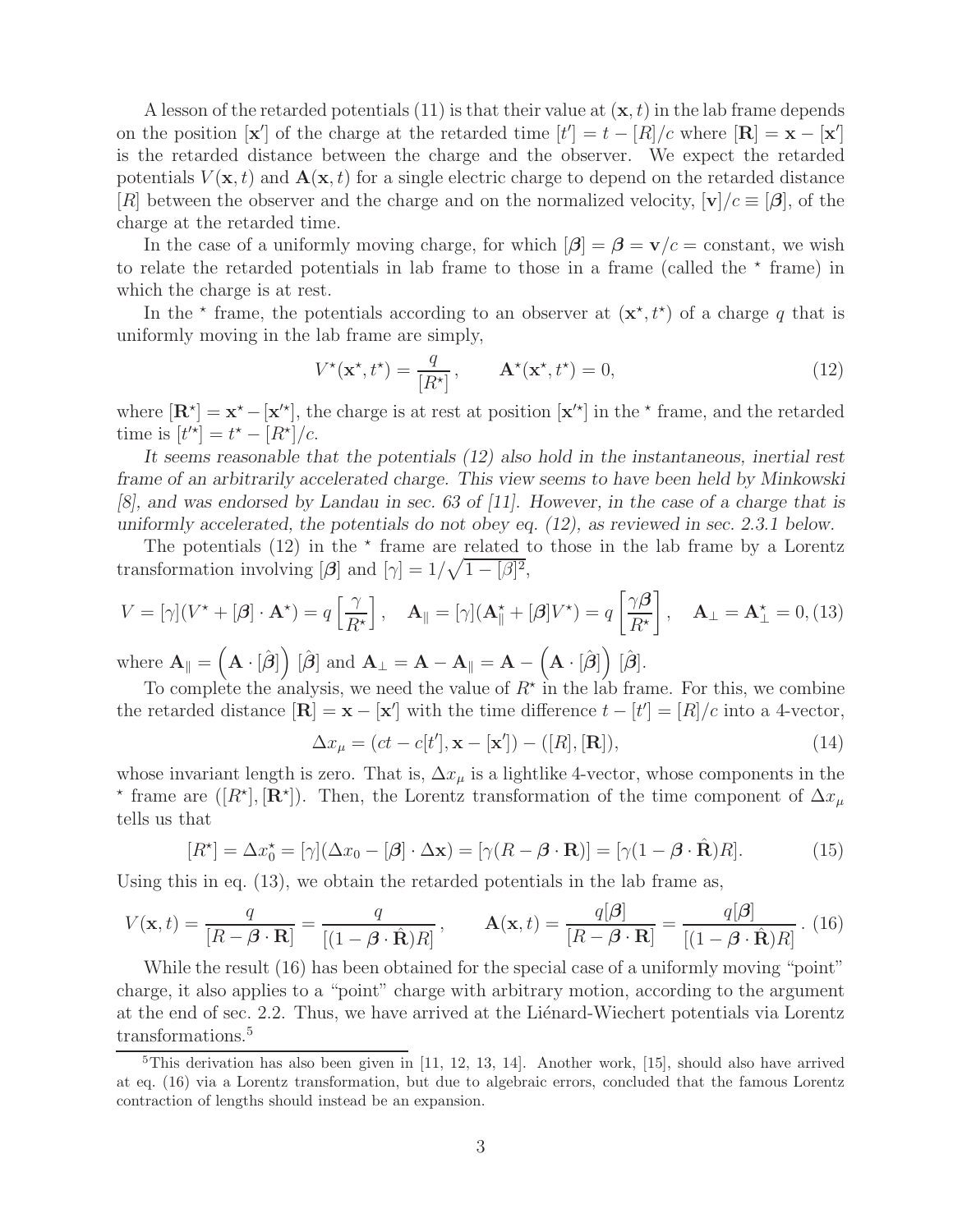#### **2.3.1 Uniformly Accelerated Charge**

Analytic calculations for the potentials and fields of a point charge with uniform acceleration of infinite duration can be given (see, for example, [16]). If the charge moves along the positive z-axis with constant, positive acceleration  $a^*$  in the instantaneous rest frame of the charge, we define the charge to be momentarily at rest at  $t = 0$ . Then, the position of the charge at time  $t$  is given by,

$$
z(t) = \sqrt{b^2 + c^2 t^2}, \qquad x = 0 = y.
$$
 (17)

where  $b = c^2/a^*$ . The potentials according to an observer at cylindrical coordinates **x** =  $(\rho, \phi, z)$  are,<sup>6</sup>

$$
V(\mathbf{x},t) = q \frac{z(z^2 + b^2 + \rho^2 - c^2 t^2) - cts}{s(z^2 - c^2 t^2)}, \qquad \mathbf{A}(\mathbf{x},t) = q \frac{ct(z^2 + b^2 + \rho^2 - c^2 t^2) - zs}{s(z^2 - c^2 t^2)} \hat{\mathbf{z}},
$$
(18)

where,

$$
s = \sqrt{(z^2 + \rho^2 + b^2 - c^2 t^2)^2 - 4b^2 (z^2 - c^2 t^2)} = \sqrt{(z^2 + \rho^2 - z_b^2)^2 + 4b^2 \rho^2}.
$$
 (19)

The potentials (and fields) are zero for  $z < -ct$  (and diverge on the plane  $z = -ct$ ).<sup>7</sup> The (moving) plane  $z = -ct$  can be called an event horizon, in that an observer at  $z < -ct$  can detect no fields from the charge  $q$  at time  $t$ .

The lab frame is the instantaneous rest frame of the charge at time  $t = 0$ , when the charge is at  $(0, 0, b)$ . At this time, the potentials at  $\mathbf{x} = (\rho, \phi, z)$  are,

$$
V(\mathbf{x},0) = q \frac{z^2 + b^2 + \rho^2}{z\sqrt{(z^2 + \rho^2 + b^2)^2 - 4b^2z^2}}, \qquad \mathbf{A}(\mathbf{x},0) = -\frac{q}{z}\hat{\mathbf{z}}.
$$
 (20)

Unlike the case of a nonaccelerated charge, the vector potential **A** is nonzero in the instantaneous rest frame of the charge. Also, the scalar potential V does not have the form  $q/r$ where  $r = \sqrt{(z - b)^2 + \rho^2}$  is the distance from the observer to the charge.

That is, the potentials of a uniformly accelerated charge do not have the form of eq. (12) in the instantaneous rest frame of the charge.<sup>8</sup>

#### 2.4 Liénard-Wiechert Fields via Lorentz Transformations

The Liénard-Wiechert potentials are used to deduce the electromagnetic fields **E** and **B** of an accelerated charge using eqs. (5) and (7), via notoriously intricate computations. Hence, it is useful to consider whether the electromagnetic fields could be deduced in a simpler manner, perhaps via Lorentz transformations.

<sup>&</sup>lt;sup>6</sup>Neither *V* nor **A** depend directly on the acceleration  $a^*$ .

<sup>&</sup>lt;sup>7</sup>This singular plane can be thought of as the location at time t of the plane of Cerenkov radiation associated with the charge  $t = -\infty$  when its velocity was  $\mathbf{v} = -c\hat{\mathbf{z}}$ .

<sup>&</sup>lt;sup>8</sup>However, I believe that form eq. (12) holds except for charges whose velocity was formally equal to  $c$ at  $t = -\infty$  and was decelerated in some manner to  $v < c$  thereafter. That is, I believe eq. (12) holds for all physical motions of charges, so it is perhaps less surprising that the potentials (16) apply to the general case, and not just for motion with uniform velocity.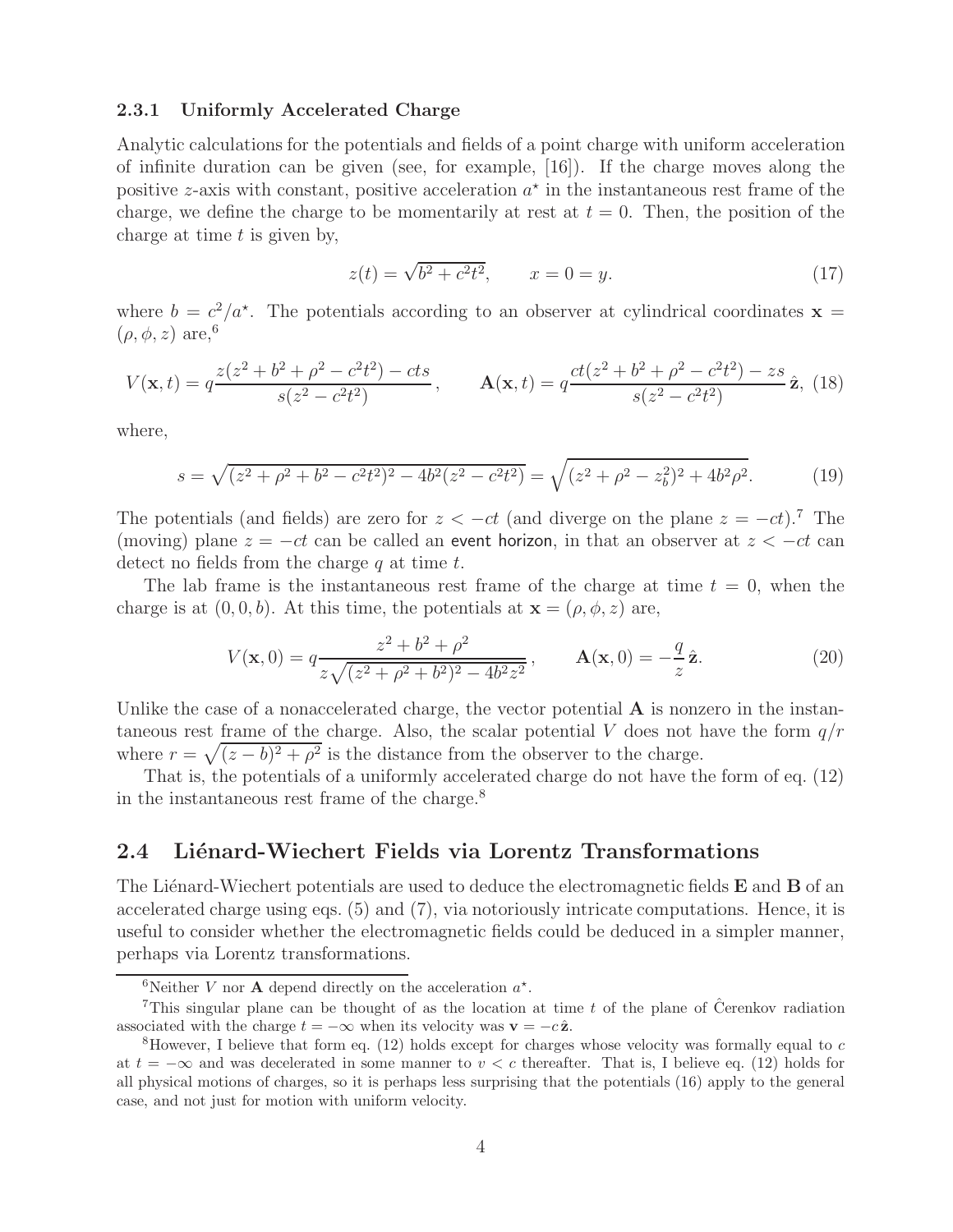This has been reported in [17],<sup>9</sup> based on a model of the fields  $\mathbf{E}^{\star}$  and  $\mathbf{B}^{\star}$  in the instantaneous rest frame of the charge. In this model, the fields are nonzero throughout all space, whereas in the case of a uniformly accelerated charge, as in sec. 2.3.1, the fields are nonzero only for  $z > -ct$ . Hence, the argument of [17] cannot be considered as generally applicable, although the objection to this argument is mainly that it does not apply to the mathematically interesting, but physically unrealistic, case of a uniformly accelerated charge.

The argument can be considered as an application of eq. (4) in the instantaneous rest frame (the  $\star$  frame) of a point charge q, where it seems appealing to suppose that  $[\mathbf{J}^{\star}] = 0$ while  $[\dot{J}^{\star}]/c = q[\dot{\boldsymbol{\beta}}^{\star}],$  such that the fields at the observer in this frame would be,

$$
\mathbf{E}^{\star} = q \left[ \frac{\mathbf{R}^{\star}}{R^{\star 3}} \right] + \frac{q}{c} \left[ \frac{\left( \dot{\boldsymbol{\beta}}^{\star} \times \mathbf{R}^{\star} \right) \times \mathbf{R}^{\star}}{R^{\star 3}} \right] = \frac{q}{c} \left[ \frac{\mathbf{R}^{\star}}{R^{\star 3}} \right] + \frac{q}{c} \left[ \frac{\left( \mathbf{R}^{\star} \cdot \dot{\boldsymbol{\beta}}^{\star} \right) \mathbf{R}^{\star}}{R^{\star 3}} \right] - \frac{q}{c} \left[ \frac{\dot{\boldsymbol{\beta}}^{\star}}{R^{\star}} \right] \tag{21}
$$
\n
$$
\mathbf{B}^{\star} = \frac{q}{c} \left[ \frac{\dot{\boldsymbol{\beta}}^{\star} \times \mathbf{R}^{\star}}{R^{\star 2}} \right] = [\hat{\mathbf{R}}^{\star}] \times \mathbf{E}^{\star}.
$$

The Lorentz transformation to the lab frame has boost with  $[\beta]$  and  $[\gamma] = 1/\sqrt{1 - [\beta]^2}$ , as on p. 3. The electric field transforms according to,

$$
\mathbf{E}_{\parallel} = \mathbf{E}_{\parallel}^{\star}, \qquad \mathbf{E}_{\perp} = [\gamma] \mathbf{E}_{\perp}^{\star} - [\gamma \beta] \times \mathbf{B}^{\star}, \tag{23}
$$

where  $\mathbf{E}_{\parallel} = \left( \mathbf{E} \cdot [\hat{\boldsymbol{\beta}}] \right) [\hat{\boldsymbol{\beta}}]$  and  $\mathbf{E}_{\perp} = \mathbf{E} - \mathbf{E}_{\parallel} = \mathbf{E} - \left( \mathbf{E} \cdot [\hat{\boldsymbol{\beta}}] \right) [\hat{\boldsymbol{\beta}}]$ . In the transformation of the magnetic field, the transformation of  $[\hat{\mathbf{R}}^{\star}]$  is just  $[\hat{\mathbf{R}}]$ , so we have that,

$$
\mathbf{B} = [\hat{\mathbf{R}}] \times \mathbf{E}.\tag{24}
$$

To complete the transformation (23) we need the parallel and perpendicular components of  $\left[\dot{\boldsymbol{\beta}}^{\star}\right]$  and of  $\left[\mathbf{R}^{\star}\right]$ . The transformation of the acceleration  $\left[\dot{\boldsymbol{\beta}}^{\star}\right]$  is,

$$
\left[\dot{\boldsymbol{\beta}}_{\parallel}^{\star}\right] = \left[\frac{d^2\mathbf{x}_{\parallel}^{\prime\star}}{dt^{\prime\star 2}}\right] = \left[\gamma^3\dot{\boldsymbol{\beta}}_{\parallel}\right], \qquad \left[\dot{\boldsymbol{\beta}}_{\perp}^{\star}\right] = \left[\frac{d^2\mathbf{x}_{\perp}^{\prime\star}}{dt^{\prime\star 2}}\right] = \left[\gamma^2\dot{\boldsymbol{\beta}}_{\perp}\right],\tag{25}
$$

since the Lorentz transformation of spacetime quantities is  $d[\mathbf{x}_{\parallel}^{\prime\star}] = [\gamma]d[\mathbf{x}_{\parallel}^{\prime}], d[\mathbf{x}_{\perp}^{\prime\star}] = d[\mathbf{x}_{\perp}^{\prime}]$ and  $d[t^{\prime*}] = d[t^{\prime}]/[\gamma]$ , *i.e.*, a Lorentz contraction for the parallel interval  $d[\mathbf{x}_{\parallel}^{\prime}]$  and a time dilation for d[t<sup>'</sup>]. Then, recalling the Lorentz transformation of the lightlike 4-vector  $\Delta x_{\mu}$ , eqs.  $(14)-(15)$ , we have,

$$
[\mathbf{R}^*] = [\gamma(\mathbf{R} - \boldsymbol{\beta} \cdot \mathbf{R})], \qquad [\mathbf{R}^*_{\parallel}] = [\gamma(\mathbf{R}_{\parallel} - \mathbf{R}\boldsymbol{\beta})], \qquad [\mathbf{R}^*_{\perp}] = [\mathbf{R}_{\perp}]. \tag{26}
$$

*Note that*  $[\mathbf{R}_{\parallel}^{\star}]$  *does not equal*  $[\gamma \mathbf{R}_{\parallel}]$  *as would hold if*  $[\mathbf{R}_{\parallel}]$  *were part of a spacelike 4-vector* (0, [**R**]) *for which the Lorentz contraction would apply.*

<sup>&</sup>lt;sup>9</sup>The argument of [17] is an elaboration of the "kink" model of Thomson [18] for the electric field of a charge that has constant velocity except for a brief interval of acceleration. This argument was also used in [19]. That the argument is not "simple" is illustrated by [20], where computational errors led to a claim that the Liénard-Wiechert fields are incorrect.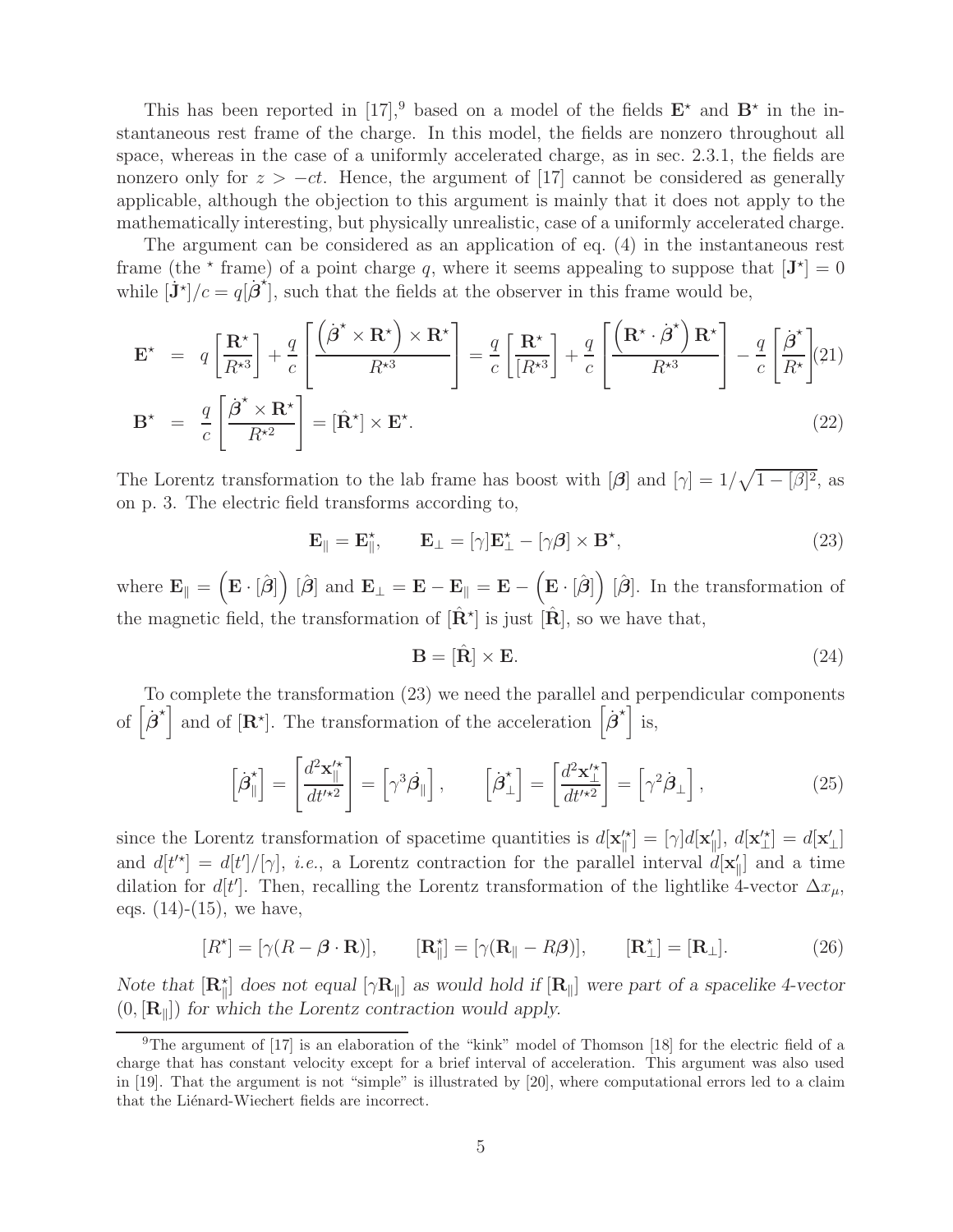We next display three relations needed below (following sec. IV of [19]):

$$
\begin{aligned}\n\left[ \left( \boldsymbol{\beta}^{\star} \cdot \dot{\boldsymbol{\beta}}^{\star} \right) \mathbf{R}_{\parallel}^{\star} \right] &= \left[ \boldsymbol{\beta}^{\star} \dot{\boldsymbol{\beta}}_{\parallel}^{\star} \mathbf{R}_{\parallel}^{\star} \hat{\boldsymbol{\beta}}^{\star} \right] = \left[ (\boldsymbol{\beta}^{\star} \mathbf{R}_{\parallel}^{\star}) \dot{\boldsymbol{\beta}}_{\parallel}^{\star} \hat{\boldsymbol{\beta}}^{\star} \right] = \left[ (\boldsymbol{\beta} \cdot \mathbf{R}_{\parallel}^{\star}) \dot{\boldsymbol{\beta}}_{\parallel}^{\star} \right],\n\end{aligned}\n\tag{27}
$$
\n
$$
\begin{aligned}\n\left[ (\mathbf{R}^{\star} + \boldsymbol{R}^{\star} \boldsymbol{\beta}) \cdot \dot{\boldsymbol{\beta}}^{\star} \right] &= \left[ (\mathbf{R}_{\parallel}^{\star} + \boldsymbol{R}^{\star} \boldsymbol{\beta}) \cdot \dot{\boldsymbol{\beta}}_{\parallel}^{\star} + \mathbf{R}_{\perp}^{\star} \cdot \dot{\boldsymbol{\beta}}_{\perp}^{\star} \right] \\
&= \left[ \gamma^{4} \left\{ \mathbf{R}_{\parallel} - \boldsymbol{R} \boldsymbol{\beta} + (\boldsymbol{R} - \boldsymbol{\beta} \cdot \mathbf{R}) \boldsymbol{\beta} \right\} \cdot \dot{\boldsymbol{\beta}}_{\parallel} + \gamma^{2} \mathbf{R}_{\perp} \cdot \dot{\boldsymbol{\beta}}_{\perp} \right] \\
&= \left[ \gamma^{4} (1 - \boldsymbol{\beta}^{2}) \mathbf{R}_{\parallel} \cdot \dot{\boldsymbol{\beta}}_{\parallel} + \gamma^{2} \mathbf{R}_{\perp} \cdot \dot{\boldsymbol{\beta}}_{\perp} \right] = \left[ \gamma^{2} \mathbf{R} \cdot \dot{\boldsymbol{\beta}} \right],\n\end{aligned}\n\tag{28}
$$
\n
$$
\begin{bmatrix} \boldsymbol{\beta} \times \left( \mathbf{R}^{\star} \times \dot{\boldsymbol{\beta}}^{\star} \right) \right] &= \left[ (\boldsymbol{\beta} \cdot \dot{\boldsymbol{\beta}}^{\star}) \mathbf{R}^{\star} - (\boldsymbol{\beta} \cdot \mathbf{R}^{\star}) \dot{\boldsymbol{\beta}}^{\star} \right] - \left[ \boldsymbol{\
$$

$$
\begin{aligned}\n\left[\boldsymbol{\beta} \times \left(\mathbf{R}^{\star} \times \dot{\boldsymbol{\beta}}^{\star}\right)\right] &= \left[\left(\boldsymbol{\beta} \cdot \dot{\boldsymbol{\beta}}^{\star}\right)\mathbf{R}^{\star} - (\boldsymbol{\beta} \cdot \mathbf{R}^{\star})\dot{\boldsymbol{\beta}}^{\star}\right] = \left[\beta\dot{\beta}_{\parallel}^{\star}(\mathbf{R}_{\parallel}^{\star} + \mathbf{R}_{\perp}^{\star}) - \beta R_{\parallel}^{\star}\left(\dot{\boldsymbol{\beta}}_{\parallel}^{\star} + \dot{\boldsymbol{\beta}}_{\perp}^{\star}\right)\right] \\
&= \left[\beta\dot{\beta}_{\parallel}^{\star}\mathbf{R}_{\perp}^{\star} - \beta R_{\parallel}^{\star}\dot{\boldsymbol{\beta}}_{\perp}^{\star}\right] = \left[\left(\boldsymbol{\beta} \cdot \dot{\boldsymbol{\beta}}^{\star}\right)\mathbf{R}_{\perp}^{\star} - (\boldsymbol{\beta} \cdot \mathbf{R}^{\star})\dot{\boldsymbol{\beta}}_{\perp}^{\star}\right].\n\end{aligned} \tag{29}
$$

*Of these, eq. (29) is readily anticipated in that*  $\left[\beta \times (\mathbf{R}^* \times \dot{\beta}^*)\right]$  *is perpendicular to*  $[\beta]$ *.* The ingredients for the Lorentz transformation of the electric field can be written as,

$$
\mathbf{E}_{\parallel}^{\ast} = q \left[ \frac{\mathbf{R}_{\parallel}^{\ast}}{R^{*3}} \right] + \frac{q}{c} \left[ \frac{\left( \mathbf{R}^{\ast} \cdot \dot{\boldsymbol{\beta}}^{\ast} \right) \mathbf{R}_{\parallel}^{\ast}}{R^{*3}} \right] - \frac{q}{c} \left[ \frac{\dot{\boldsymbol{\beta}}_{\parallel}^{\ast}}{R^{*}} \right] \qquad (30)
$$
\n
$$
= q \left[ \frac{\mathbf{R}_{\parallel}^{\ast}}{R^{*3}} \right] + \frac{q}{c} \left[ \frac{\left( (\mathbf{R}^{\ast} + R^{\ast} \boldsymbol{\beta}) \cdot \dot{\boldsymbol{\beta}}^{\ast} \right) \mathbf{R}_{\parallel}^{\ast}}{R^{*3}} \right] - \frac{q}{c} \left[ \frac{\left( (\mathbf{R}^{\ast} + \boldsymbol{\beta} \cdot \mathbf{R}_{\parallel}^{\ast}) \dot{\boldsymbol{\beta}}_{\parallel} \right)}{R^{*2}} \right]
$$
\n
$$
= q \left[ \frac{\mathbf{R}_{\parallel} - R\boldsymbol{\beta}}{\gamma^{2}(R - \boldsymbol{\beta} \cdot \mathbf{R})^{3}} \right] + \frac{q}{c} \left[ \frac{\left( \mathbf{R} \cdot \dot{\boldsymbol{\beta}} \right) (\mathbf{R}_{\parallel} - R\boldsymbol{\beta})}{(R - \boldsymbol{\beta} \cdot \mathbf{R})^{3}} \right] - \frac{q}{c} \left[ \frac{R\dot{\boldsymbol{\beta}}_{\parallel}}{(R - \boldsymbol{\beta} \cdot \mathbf{R})^{2}} \right]
$$
\n
$$
= q \left[ \frac{\mathbf{R}_{\parallel} - R\boldsymbol{\beta}}{\gamma^{2}(R - \boldsymbol{\beta} \cdot \mathbf{R})^{3}} \right] + \frac{q}{c} \left[ \frac{\left( \mathbf{R} \cdot \dot{\boldsymbol{\beta}} \right) (\mathbf{R}_{\parallel} - R\boldsymbol{\beta}) - R(R - \boldsymbol{\beta} \cdot \mathbf{R}) \dot{\boldsymbol{\beta}}_{\parallel}}{(R - \boldsymbol{\beta} \cdot \mathbf{R})^{3}} \right],
$$
\n
$$
[\gamma] \mathbf{E}_{\perp}^{\ast} - [\gamma \boldsymbol{\beta}] \times \mathbf{B}^{\ast} = q \left[ \frac{\gamma \mathbf{R}_{\perp}^{\ast}}
$$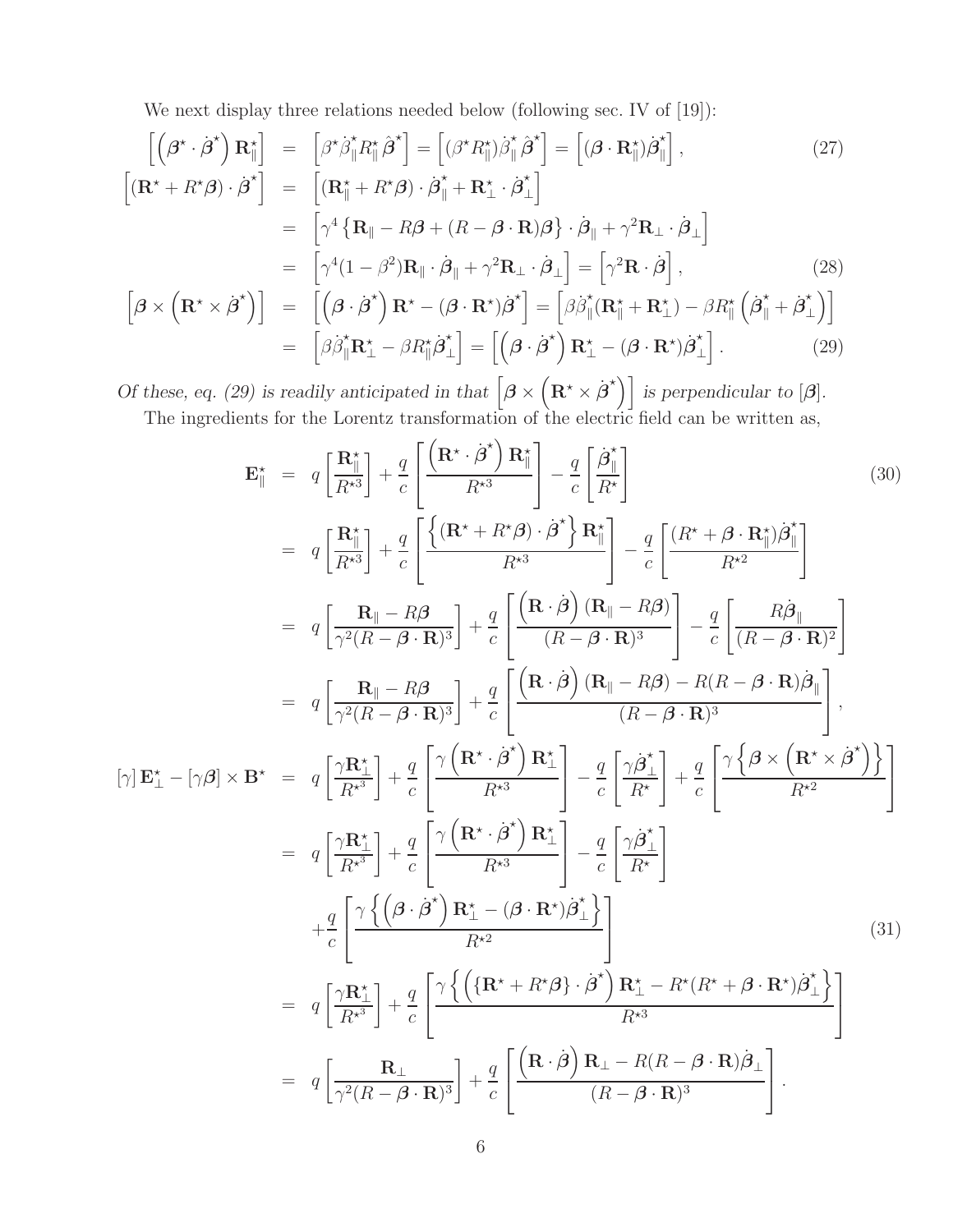Finally, we arrive at the Liénard-Wiechert electric field,

$$
\mathbf{E} = \mathbf{E}_{\parallel}^{*} + [\gamma] \mathbf{E}_{\perp}^{*} - [\gamma \beta] \times \mathbf{B}^{*}
$$
  
\n
$$
= q \left[ \frac{\mathbf{R} - R\beta}{\gamma^{2} (R - \beta \cdot \mathbf{R})^{3}} \right] + \frac{q}{c} \left[ \frac{\left( \mathbf{R} \cdot \dot{\beta} \right) (\mathbf{R} - R\beta) - R(R - \beta \cdot \mathbf{R}) \dot{\beta}}{(R - \beta \cdot \mathbf{R})^{3}} \right]
$$
  
\n
$$
= q \left[ \frac{\mathbf{R} - R\beta}{\gamma^{2} (R - \beta \cdot \mathbf{R})^{3}} \right] + \frac{q}{c} \left[ \frac{\mathbf{R} \times \left\{ (\mathbf{R} - R\beta) \times \dot{\beta} \right\}}{(R - \beta \cdot \mathbf{R})^{3}} \right],
$$
(32)

noting that  $R(R - \beta \cdot \mathbf{R}) = \mathbf{R} \cdot (\mathbf{R} - R\beta)$ . We had previously seen in eq. (24) that the Liénard-Wiechert expression for the magnetic field is,

$$
\mathbf{B} = [\hat{\mathbf{R}}] \times \mathbf{E}.\tag{33}
$$

It is interesting that we find the general forms for the Lienard-Wiechert fields by an argument that is not completely general.

### **Acklowledgment**

The author thanks V. Onoochin for e-discussions of this topic.

# **References**

- [1] A. Liénard, *Champ électrique et magnétique produit par une charge électrique contentreé en un point et animée d'un mouvement quelconque*, L'Eclairage Elect. **16**, 5,  $53, 106$   $(1898)$ , http://kirkmcd.princeton.edu/examples/EM/lienard\_ee\_16\_5\_98.pdf
- [2] E. Wiechert, *Elektrodynamishe Elementargesetze*, Arch. N´eerl. **5**, 549 (1900); Ann. Phys. **309**, 667 (1901), http://kirkmcd.princeton.edu/examples/EM/wiechert\_ap\_309\_667\_01.pdf
- [3] L. Lorenz, *Ueber die Identit¨at der Schwingungen des Lichts mit den elektrischen Strömen, Ann. d. Phys. 207, 243 (1867),* http://kirkmcd.princeton.edu/examples/EM/lorenz\_ap\_207\_243\_67.pdf *On the Identity of the Vibration of Light with Electrical Currents*, Phil. Mag. **34**, 287 (1867), http://kirkmcd.princeton.edu/examples/EM/lorenz\_pm\_34\_287\_67.pdf
- [4] K.T. McDonald, *Maxwell's Objection to Lorenz' Retarded Potentials* (Oct. 26, 2009), http://kirkmcd.princeton.edu/examples/maxwell.pdf
- [5] B. Riemann, *Ein Beitrag zur Elektrodynamik*, Ann. d. Phys. **207**, 237 (1867), http://kirkmcd.princeton.edu/examples/EM/riemann\_ap\_207\_237\_67.pdf *A Contribution to Electrodynamics*, Phil. Mag. **34**, 368 (1867), http://kirkmcd.princeton.edu/examples/EM/riemann\_pm\_34\_368\_67.pdf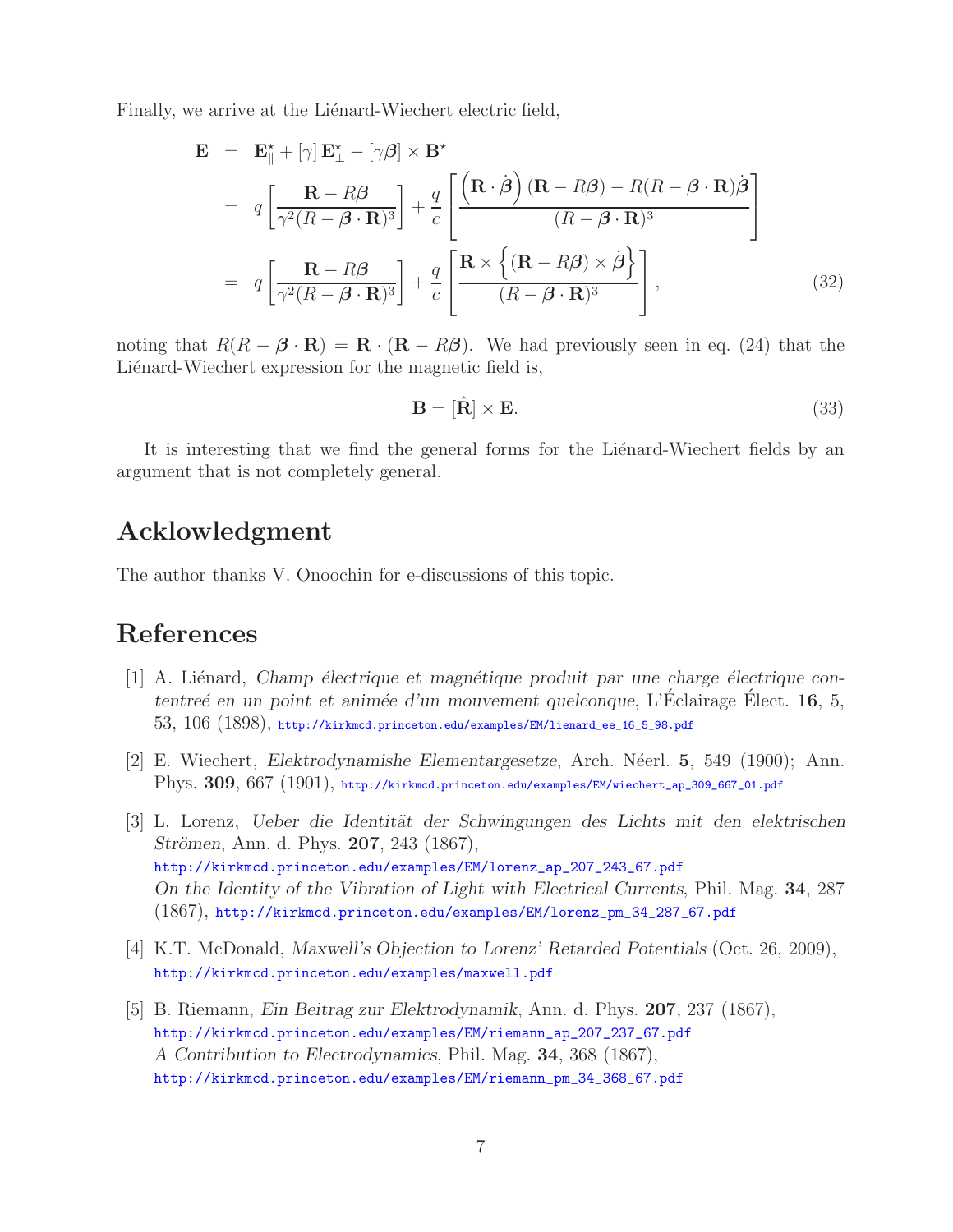- [6] W.K.H. Panofsky and M. Phillips, *Classical Electricity and Magnetism*, 2nd ed. (Addison-Wesley, 1962), http://kirkmcd.princeton.edu/examples/EM/panofsky-phillips.pdf
- [7] K.T. McDonald, *The Relation Between Expressions for Time-Dependent Electromagnetic Fields Given by Jefimenko and by Panofsky and Phillips* (Dec. 5, 1996), http://kirkmcd.princeton.edu/examples/jefimenko.pdf
- [8] H. Minkowski, *Raum un Zeit*, Jahresb. Deutschen Math.-Verein. 1 (1909), http://kirkmcd.princeton.edu/examples/EM/minkowski\_jdmv\_1\_09.pdf pp. 8-9 of http://kirkmcd.princeton.edu/examples/EM/minkowski\_jdmv\_1\_09\_english.pdf pp. 49-50 of http://kirkmcd.princeton.edu/examples/GR/minkowski\_papers.pdf
- [9] K.T. McDonald, *Ph501 Lecture 18: Special Relativity* (April 1979), http://kirkmcd.princeton.edu/examples/ph501/ph501lecture18.pdf
- [10] J.D. Jackson, *Classical Electrodynamics*, 3rd ed. (Wiley, 1999), http://kirkmcd.princeton.edu/examples/EM/jackson\_ce3\_99.pdf
- [11] L.D. Landau and E.M. Lifshitz, *The Classical Theory of Fields*, 4<sup>th</sup> ed. (Butterworth-Heinemann, 1975), sec. 63, http://kirkmcd.princeton.edu/examples/EM/landau\_ctf\_71.pdf The first Russian edition appeared in 1941. http://kirkmcd.princeton.edu/examples/EM/landau\_teoria\_polya\_41.pdf
- [12] R. Fitzpatrick, *Potential due to a moving charge* (Feb. 2, 2006), http://farside.ph.utexas.edu/teaching/em/lectures/node124.html
- [13] C. Pope, *Electromagnetic Theory II*, sec. 7.2 (Nov. 17, 2010), http://people.physics.tamu.edu/pope/EM611/em611-2010.pdf
- [14] A. Zangwill, *Modern Electrodynamics* (Cambridge U. Press, 2013), sec. 23.2.3, http://kirkmcd.princeton.edu/examples/EM/zangwill\_em\_12.pdf
- [15] V.N. Strel'tsov, *Lienard-Wiechert Potential as a Consequence of Lorentz Transformation of Coulomb Potential*, JINR Report D2-93-437 (1993), http://kirkmcd.princeton.edu/examples/EM/streltsov\_d2-93-437.pdf
- [16] V. Onoochin and K.T. McDonald, *Fields of a Uniformly Accelerated Charge* (Aug. 24, 2014), http://kirkmcd.princeton.edu/examples/schott.pdf
- [17] H. Padmanabhan, *A simple derivation of the electromagnetic field of an arbitrarily moving charge*, Am. J. Phys. **77**, 151 (2009), http://kirkmcd.princeton.edu/examples/EM/padmanabhan\_ajp\_77\_151\_09.pdf
- [18] J.J. Thomson, *Electricity and Matter* (Charles Scribner's Sons, 1904), pp. 55-59, http://kirkmcd.princeton.edu/examples/EM/thomson\_electricity\_matter\_04.pdf
- [19] A.K. Singal, *A first principles derivation of the electromagnetic fields of a point charge in arbitrary motion*, Am. J. Phys. **79**, 1036 (2011), http://kirkmcd.princeton.edu/examples/EM/singal\_ajp\_79\_1036\_11.pdf